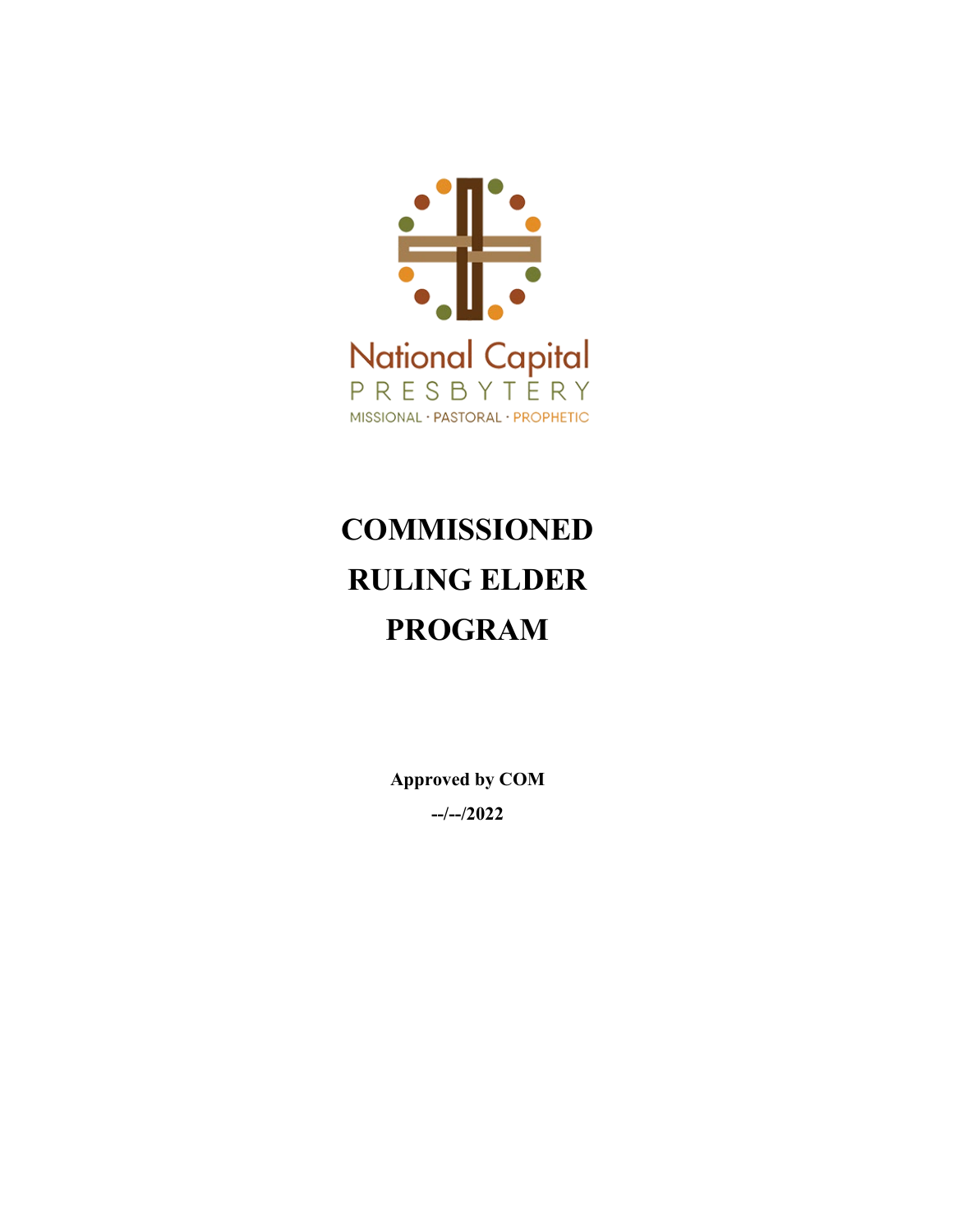# **COMMISSIONED RULING ELDER PROGRAM**

# **TABLE OF CONTENTS**

| <b>OVERVIEW AND FORMS</b>      | <b>PAGE</b>    |
|--------------------------------|----------------|
| <b>OVERVIEW OF CRE PROGRAM</b> | 3              |
| <b>FORMS</b>                   |                |
| <b>APPLICATION</b>             | $\overline{7}$ |
| <b>SESSION ENDORSEMENT</b>     | 10             |
| <b>INTERNSHIP REPORT</b>       | 11             |
| <b>CRE MENTOR REPORT</b>       | 12             |
| <b>CRE EXAMINATION</b>         | 14             |
| <b>CRE LETTER OF AGREEMENT</b> | 16             |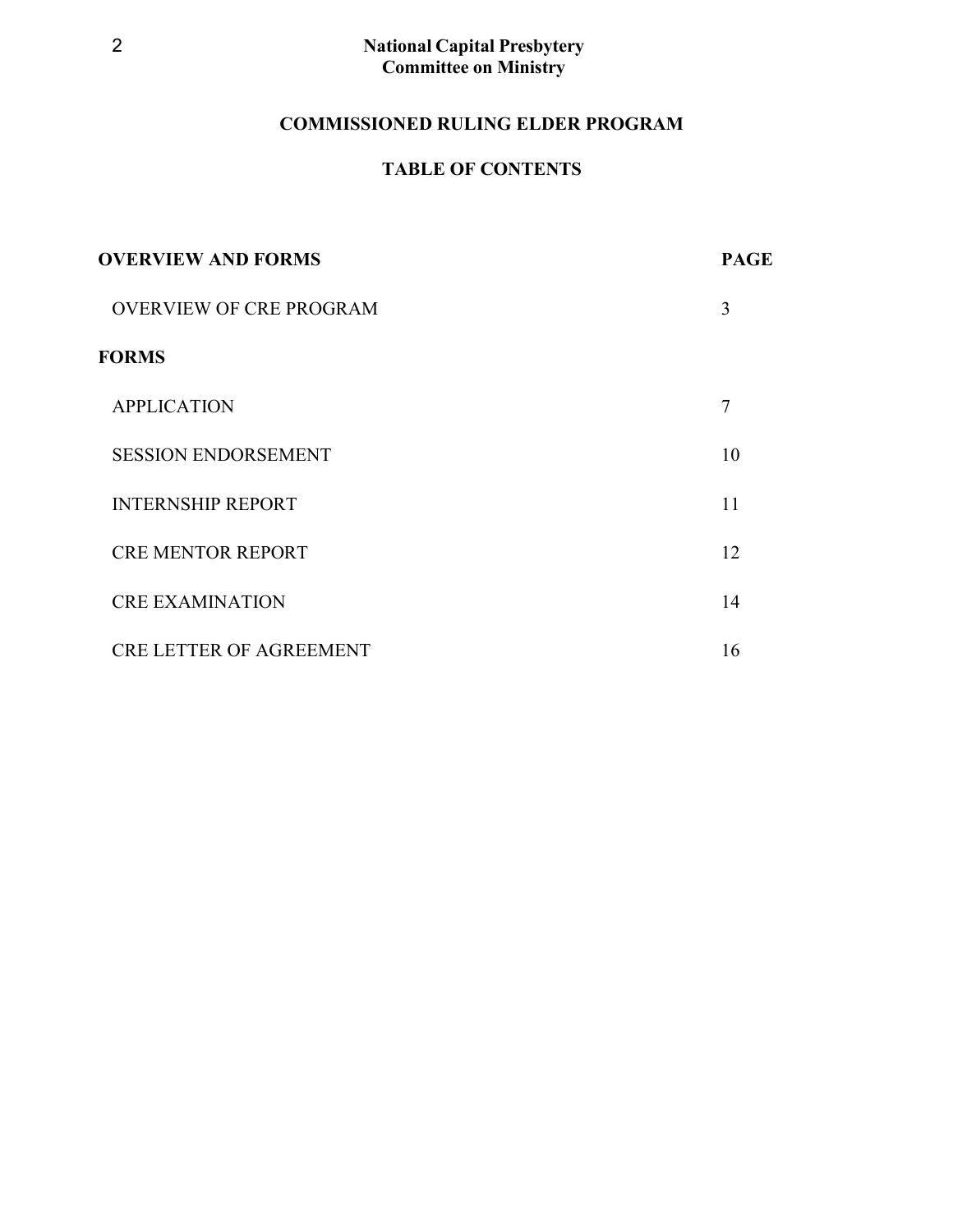# **COMMISSIONED RULING ELDER PROGRAM**

## **What is a Commissioned Ruling Elder (CRE)?**

*A CRE is an elder in the Presbyterian Church (USA) who is granted a local commission by the presbytery to limited pastoral service as assigned by the presbytery.*

# **Who commissions the ruling elder?**

*When the presbytery is satisfied with the qualifications of a ruling elder to serve a congregation, it shall commission the ruling elder to pastoral service as designated by the presbytery,*

### **What is the ruling elder commissioned to do?**

*A commissioned ruling elder is responsible to watch over the people and provide for their worship and nurture. Permission for specific activities will be included in the approval of the Committee on Ministry.*

# **Why commission Ruling Elders?**

*We believe that God's Spirit provides opportunities for new forms of ministry to build up Christ's Church. Baptized Christians who are ordained as Ruling Elders may bring particular gifts to share in discernment of God's Spirit and governance of God's people.*

### **What is the CRE application process?**

### **ELIGIBILITY**

Must be a Ruling Elder in the

PC(USA) Must be endorsed by home

church

Must submit application for approval by the Committee on

Ministry Must complete a psychological evaluation administered

by LeaderWise

### **Who certifies a CRE candidate as prepared to be and suitable for the role of CRE?**

*The Committee on Ministry (COM) interviews, reviews application, determines what training is required, and certifies to the presbytery that a candidate is ready to serve as a CRE.*

# **What training is required?**

*A ruling elder who seeks to serve as a Commissioned Ruling Elder shall receive such preparation and instruction as determined by the presbytery. (G-2.1001-2.1004)*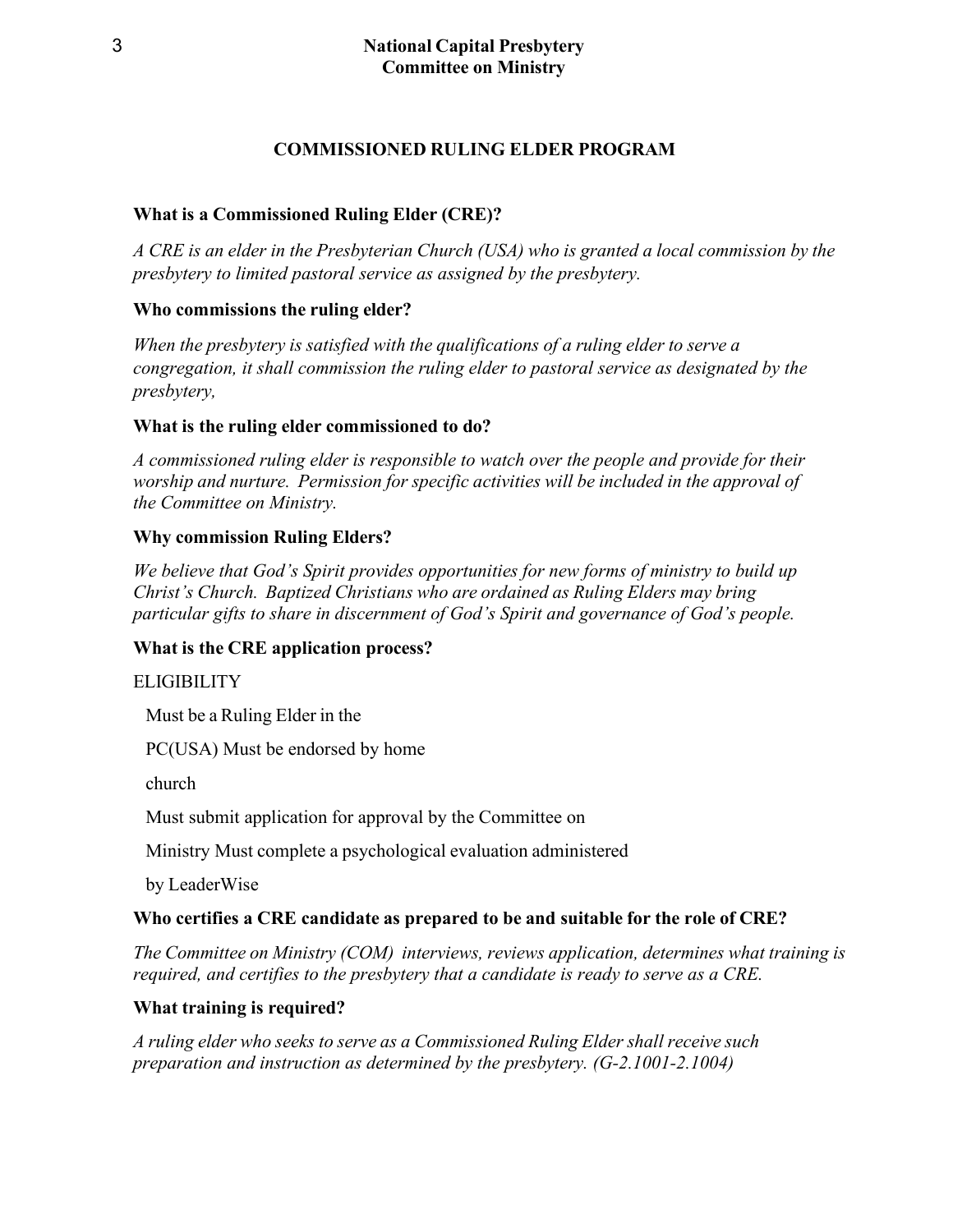# **TRAINING**

*The Committee on Ministry requires the following areas of training for CRE candidates as approved by COM:*

- Biblical Studies
- Reformed Theology and Sacraments
- Presbyterian Polity
- Preaching
- Leading Worship (including administering sacraments when authorized)
- Pastoral Care
- Field Internship
- Healthy Boundary Training

# **What is the process for examination and eligibility for ministry?**

# EXAMINATION and COMMISSIONING

- *The Committee on Ministry is charged with conducting a background check and the examination of those it certifies as prepared to be and suitable for the role of Commissioned Ruling Elder.*
- *The Committee on Ministry will present candidates to National Capital Presbytery with a written statement from the candidates concerning their sense of call.*
- *The Committee on Ministry will recommend that the presbytery approve the candidate as eligible to be commissioned to a particular ministry.*
- *Following presbytery approval, the commissioning may take place either within the context of a worship service at a time other than the presbytery meeting or within the context of a presbytery meeting, the choice being made by those about to be commissioned. The commission may be renewed at expiration or terminated at any time at the discretion of the COM.*
- *Within the ministry to which the CRE has been commissioned, the CRE may be authorized by COM to perform one or more of the following services:*
- Prepare and lead worship
	- $\Box$  Provide administrative leadership in this ministry
	- $\Box$  Administer the Lord's Supper only in this ministry
	- $\Box$  Administer the Sacrament of Baptism only in this ministry
	- $\Box$  Moderate the session and congregational meetings of the congregation
	- $\Box$  Have a voice in meetings of presbytery
	- $\Box$  Have a vote in meetings of the presbytery (such vote to be counted as a ruling elder)

# **Who supervises the CRE?**

*The CRE shall work under the supervision of the Committee on Ministry. A minister of the Word and Sacrament shall be assigned as a mentor.*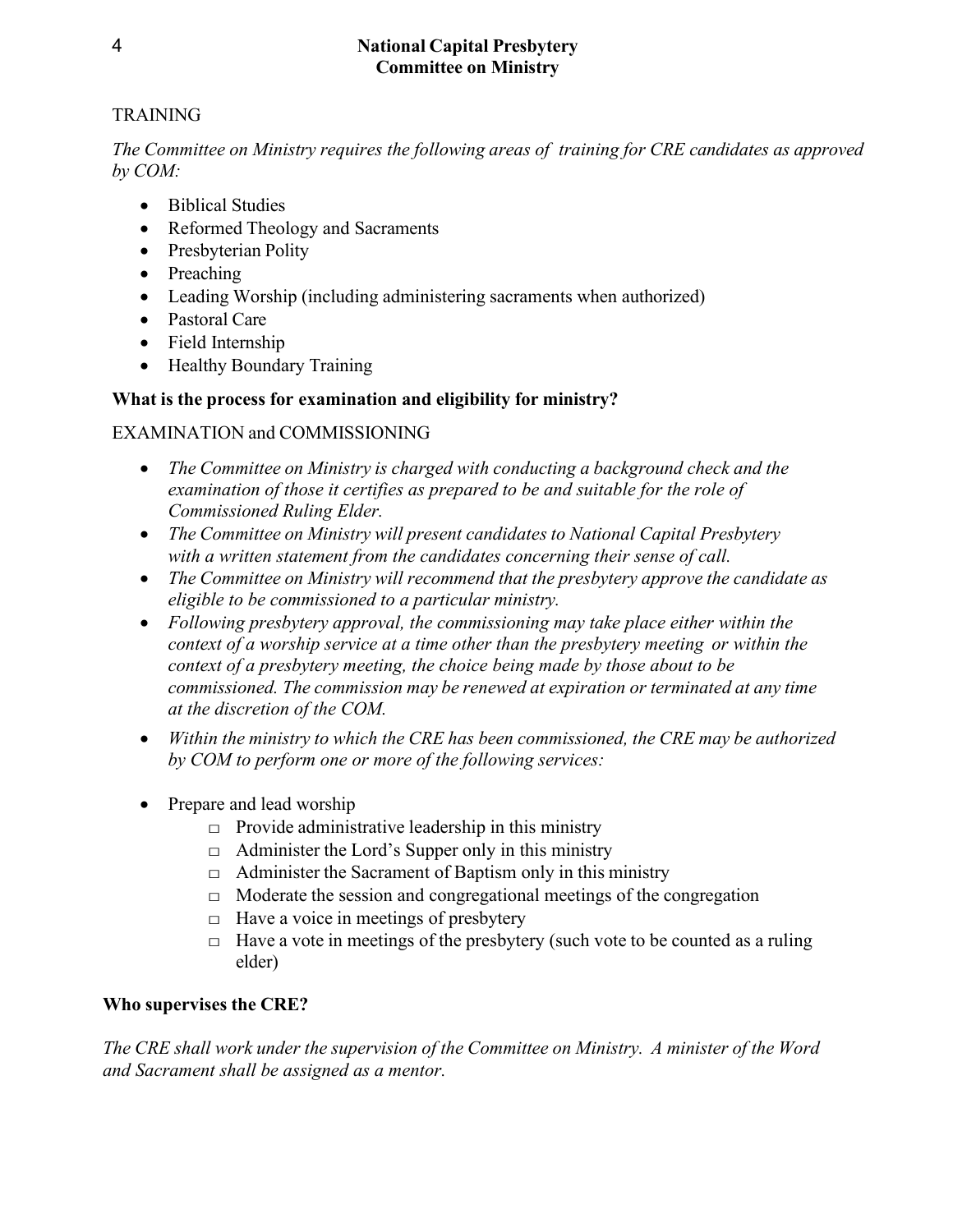#### **SECURING COMMISSIONED RULING ELDER PASTOR LEADERSHIP FOR CONGREGATIONS/IMMIGRANT WORSHIPING COMMUNITIES National Capital Presbytery – Committee on Ministry**

| <b>Step</b>                                                                                                                                                                                                                                                       | <b>Responsible Party</b>                                   |
|-------------------------------------------------------------------------------------------------------------------------------------------------------------------------------------------------------------------------------------------------------------------|------------------------------------------------------------|
| 1.0 The Ruling Elder (RE) meets with COM Exam Team to discuss application process and meets<br>with his/her home congregation's session to discuss applying to Commissioned Ruling Elder<br>Program. The session endorses the Ruling Elder's application process. | RE<br>COM Exam Team<br>Session of REs Home<br>Congregation |
| 2.0 The RE completes and submits application to COM Exam Team and completes psychological<br>examination                                                                                                                                                          | RE<br>Cost shared by RE/Home Church<br>Session/Presbytery  |
| 3.0 The COM Exam Team reviews/approves application                                                                                                                                                                                                                | CTC, CRE Exam Team, NCP staff                              |
| 4.0 The CCRE completes course work with approved seminary and approved Directed<br>Study for polity and Reformed Theology, and completes Healthy Boundaries Training                                                                                              | <b>CCRE</b>                                                |
| <b>5.0</b> The CCRE is assigned an internship.                                                                                                                                                                                                                    | COM/CTC/NCP Staff, Internship Site                         |
| 6.0 The COM Exam Team examines CCRE and recommends ERE status                                                                                                                                                                                                     | <b>COM</b>                                                 |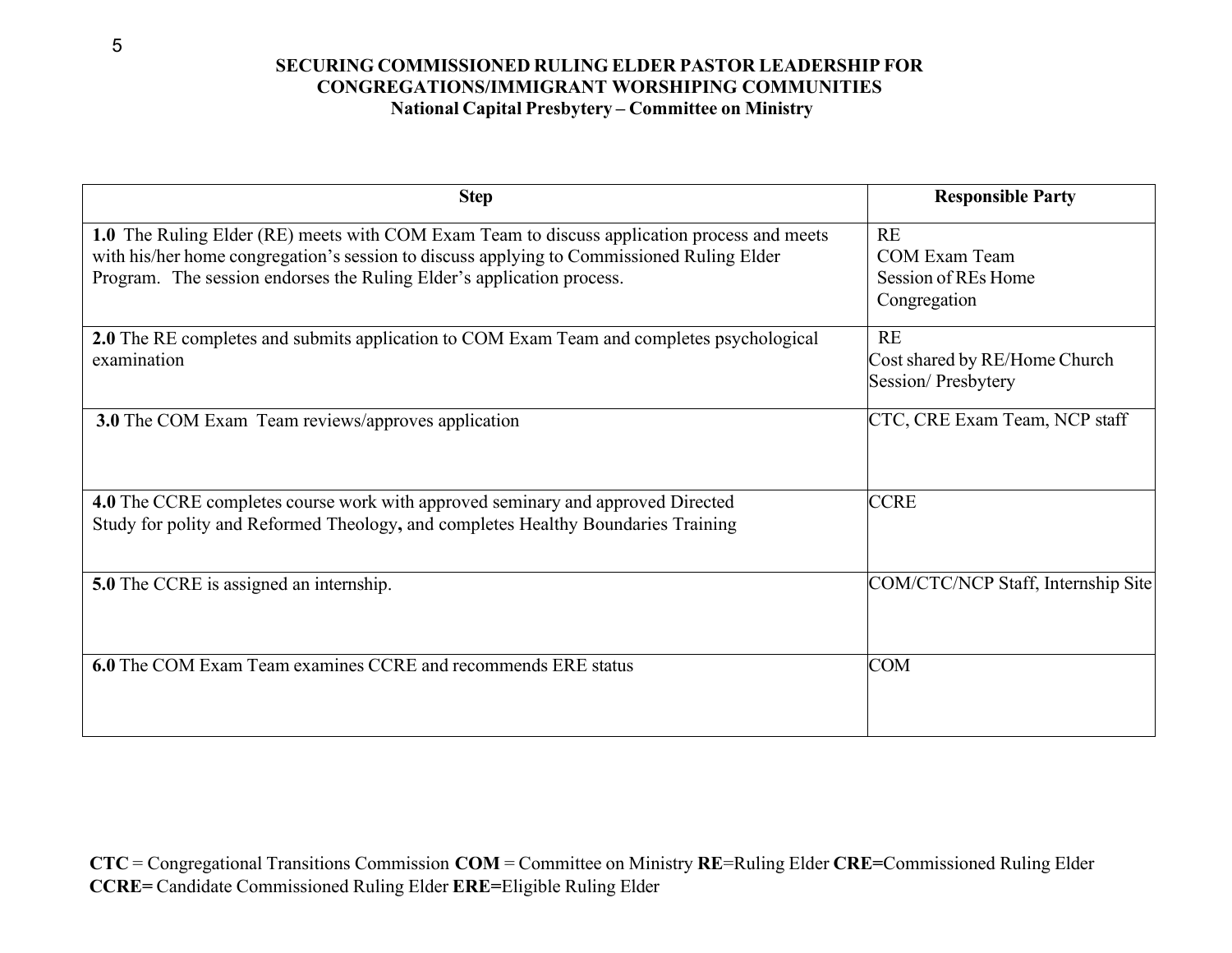#### **SECURING COMMISSIONED RULING ELDER PASTOR LEADERSHIP FOR** 2 **CONGREGATIONS/IMMIGRANT WORSHIPING COMMUNITIES National Capital Presbytery – Committee on Ministry**

| 7.0 After sustaining exam, COM sends an introductory letter to the ERE, The letter requests<br>written acknowledgement of the receipt of and willingness to comply with the following<br>documents: | <b>COM/ERE</b>           |
|-----------------------------------------------------------------------------------------------------------------------------------------------------------------------------------------------------|--------------------------|
| this procedure<br><b>NCP</b> Code of Ethics<br>NCP Sexual Misconduct Policy and Administrative Leave Policy<br><b>Healthy Boundaries Certificate</b>                                                |                          |
| 8.0 COM recommends commissioning to a particular ministry/approves contract                                                                                                                         | COM/CTC                  |
| 9.0 Approval of Commissioning of RE<br>10.0 Assignment of minister mentor for CRE                                                                                                                   | Presbytery<br>Mentor/COM |
|                                                                                                                                                                                                     |                          |

#### **Authority:**

#### **Book of Order: G-2.1001, G-2.1002, G-2.1003, G-4.0301, W-4.0404**

**NCP Policies:** Code of Ethics for Clergy and Other Church Professionals; Sexual Misconduct Policy; Administrative Leave Policy; Examination Policy; Healthy Boundaries

**CTC** = Congregational Transitions Commission **COM** = Committee on Ministry **RE**=Ruling Elder **CRE=**Commissioned Ruling Elder **CCRE=** Candidate Commissioned Ruling Elder **ERE=**Eligible Ruling Elder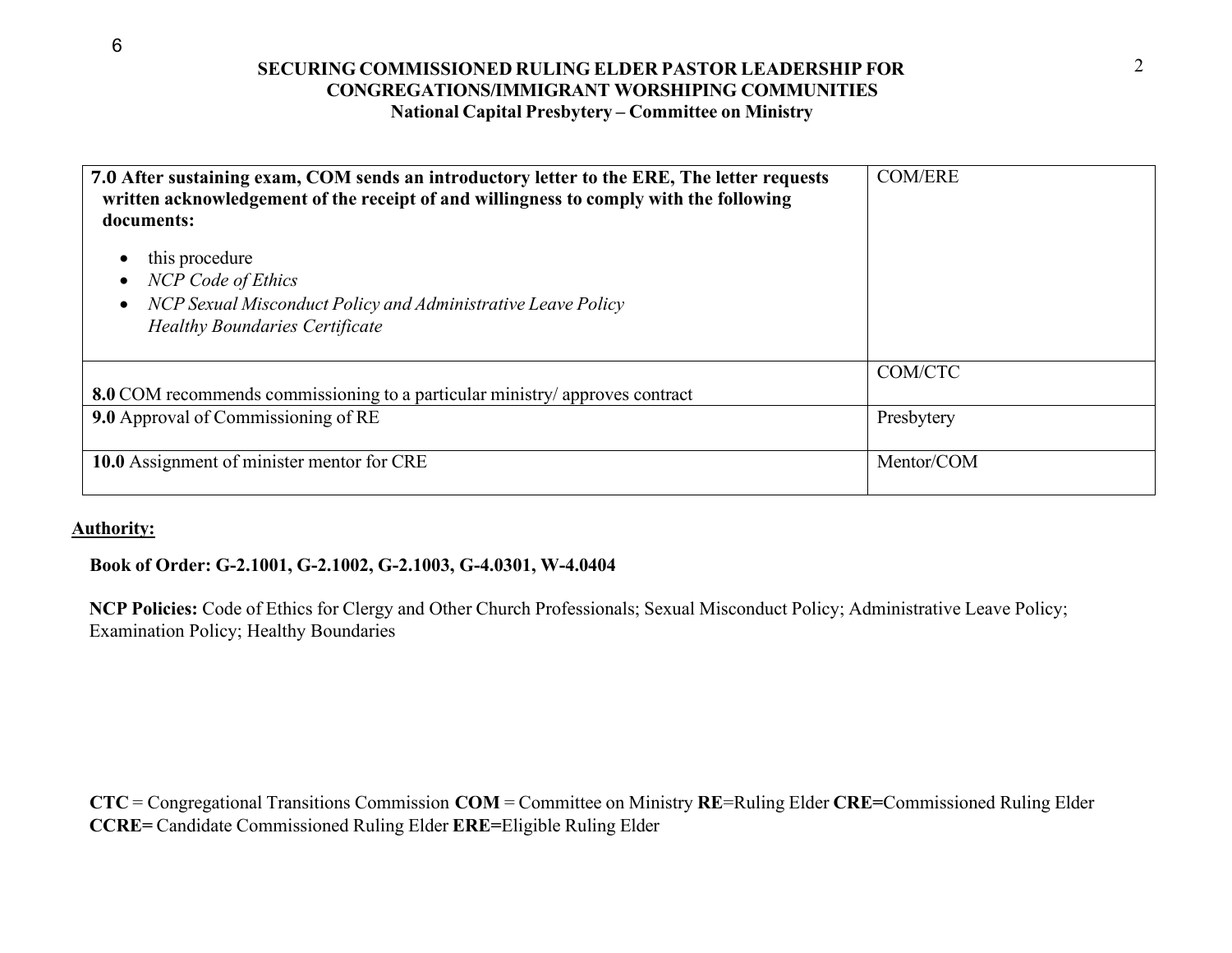# **APPLICATION FORM FOR CRE PROGRAM**

| Email: <u>Constantino de la contrada de la contrada de la contrada de la contrada de la contrada de la contrada de la contrada de la contrada de la contrada de la contrada de la contrada de la contrada de la contrada de la c</u>                                                                                                                                        |
|-----------------------------------------------------------------------------------------------------------------------------------------------------------------------------------------------------------------------------------------------------------------------------------------------------------------------------------------------------------------------------|
|                                                                                                                                                                                                                                                                                                                                                                             |
|                                                                                                                                                                                                                                                                                                                                                                             |
|                                                                                                                                                                                                                                                                                                                                                                             |
| (Name of Church) (City/State)                                                                                                                                                                                                                                                                                                                                               |
| Describe Your Activities in the Life and Mission of the Church:<br>(List churches to which you have belonged; dates of active membership; church activities you<br>participated in; positions of responsibility you have held, etc. Use an additional sheet of paper, if<br>necessary.)<br>,我们也不能在这里的时候,我们也不能在这里的时候,我们也不能会在这里的时候,我们也不能会在这里的时候,我们也不能会在这里的时候,我们也不能会在这里的时候,我们也 |
| ,我们也不能会在这里,我们也不能会在这里,我们也不能会在这里,我们也不能会在这里,我们也不能会在这里,我们也不能会在这里,我们也不能会在这里,我们也不能会在这里<br><b>Describe Your Service and Experience as an Ordained Elder:</b>                                                                                                                                                                                                                       |
|                                                                                                                                                                                                                                                                                                                                                                             |
| <b>Educational Background:</b><br>School & Location Year Graduated: Diploma/Degree:                                                                                                                                                                                                                                                                                         |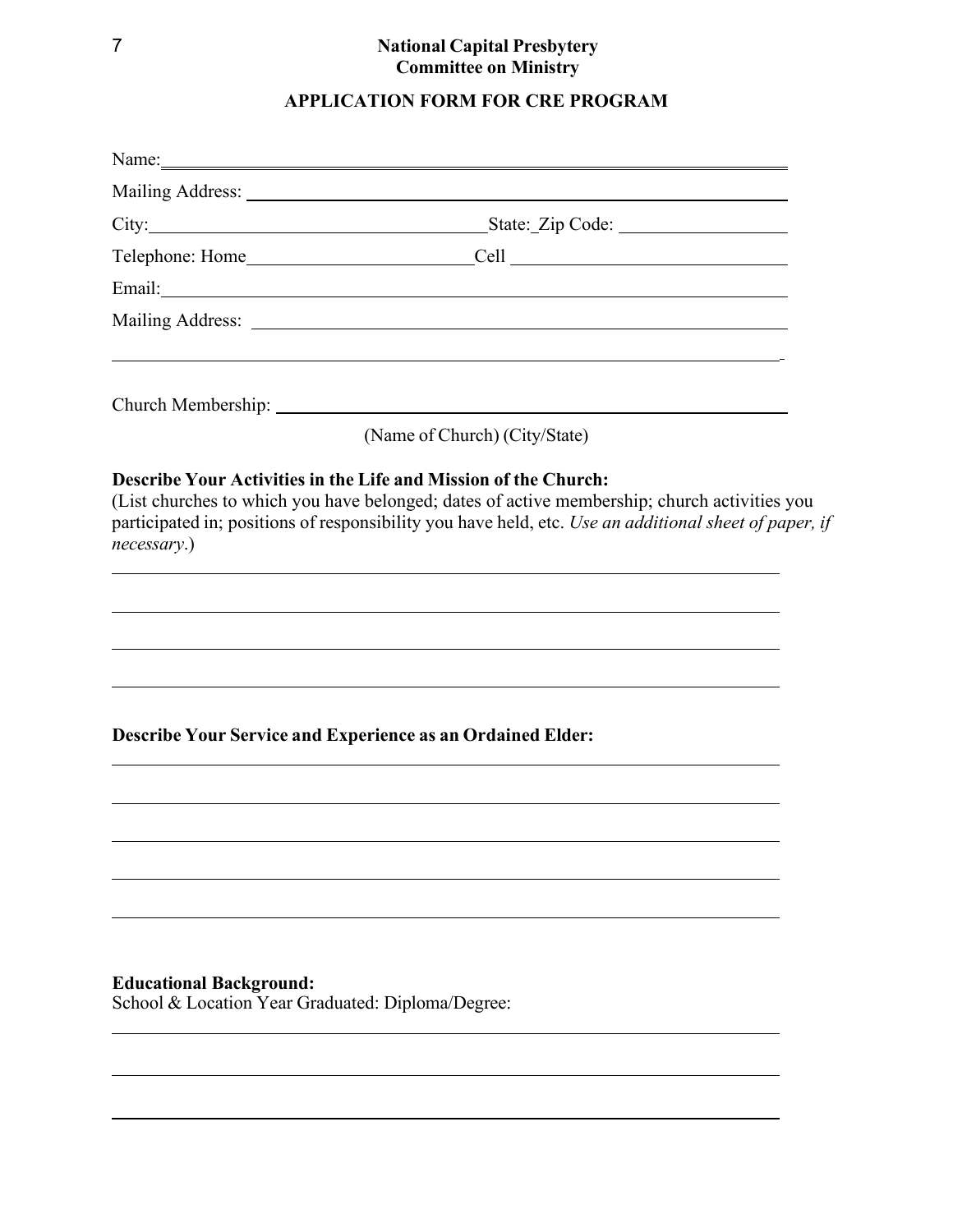#### **References:**

List the name, address, telephone and occupation of three people (no relatives) who have known you for at least five years. One of these references should be a Minister of the Word and Sacrament in the Presbyterian Church (U.S.A.)

| Name                   |                                                                                                                      | Relationship to you |
|------------------------|----------------------------------------------------------------------------------------------------------------------|---------------------|
| <b>Mailing Address</b> |                                                                                                                      |                     |
| Phone(s)               | Email                                                                                                                |                     |
|                        |                                                                                                                      |                     |
| Name                   |                                                                                                                      | Relationship to you |
| <b>Mailing Address</b> |                                                                                                                      |                     |
| Phone(s)               | Email                                                                                                                |                     |
|                        | <u> 1989 - Johann John Stone, markin film yn y brening yn y brening y brening yn y brening y brening yn y brenin</u> |                     |
| Name                   |                                                                                                                      | Relationship to you |
| <b>Mailing Address</b> |                                                                                                                      |                     |
| Phone(s)               | Email                                                                                                                |                     |

 I hereby authorize those inquiring into my suitability to contact my references. (Initial)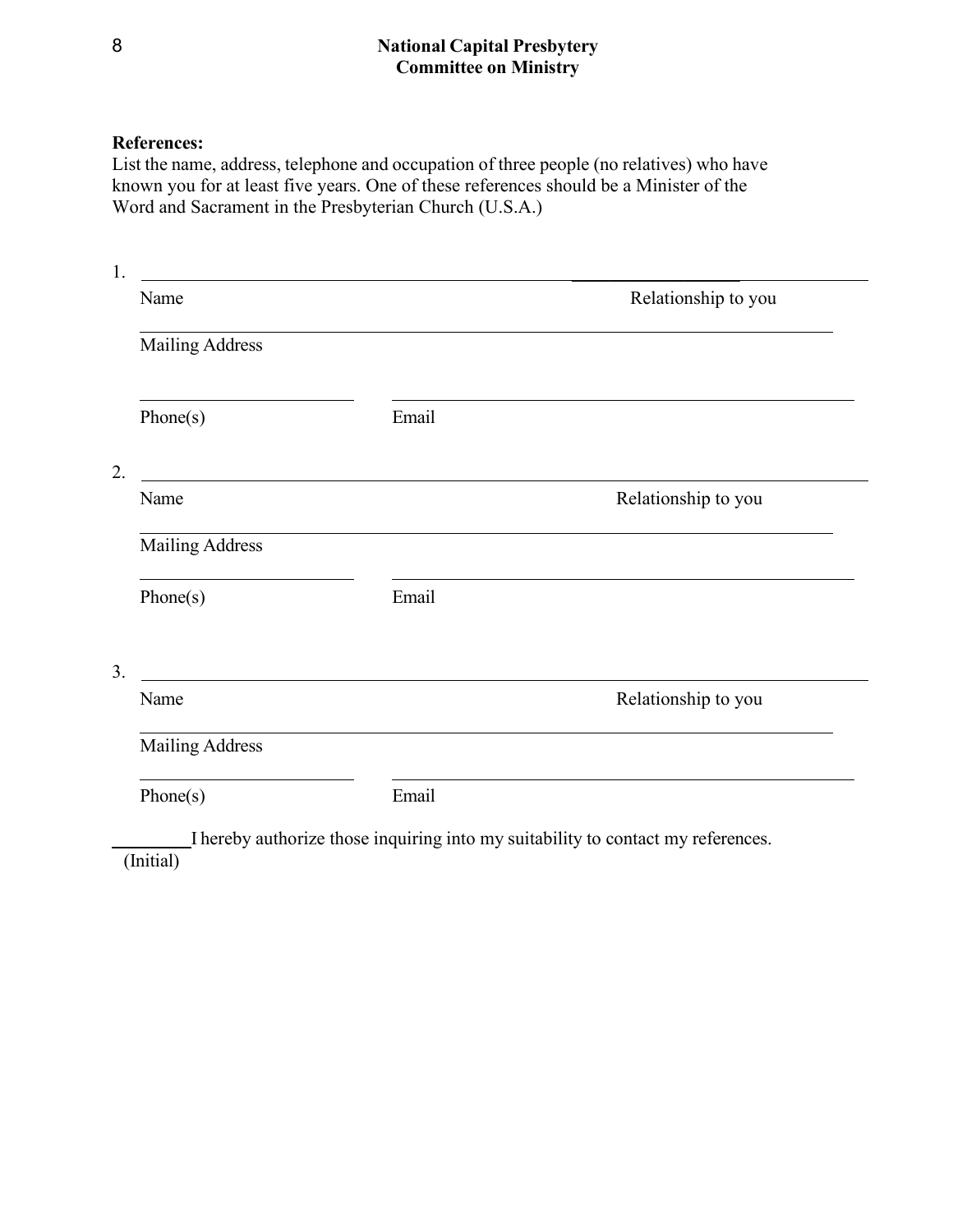#### **Statement:**

## **"Why I would like to be involved in the Commissioned Ruling Elder Program."**

In your statement, please describe which phases of service as a Commissioned Ruling Elder you believe will be most difficult for you and which will be easiest for you.

Also, please describe your most meaningful religious experience and why it was most meaningful to you.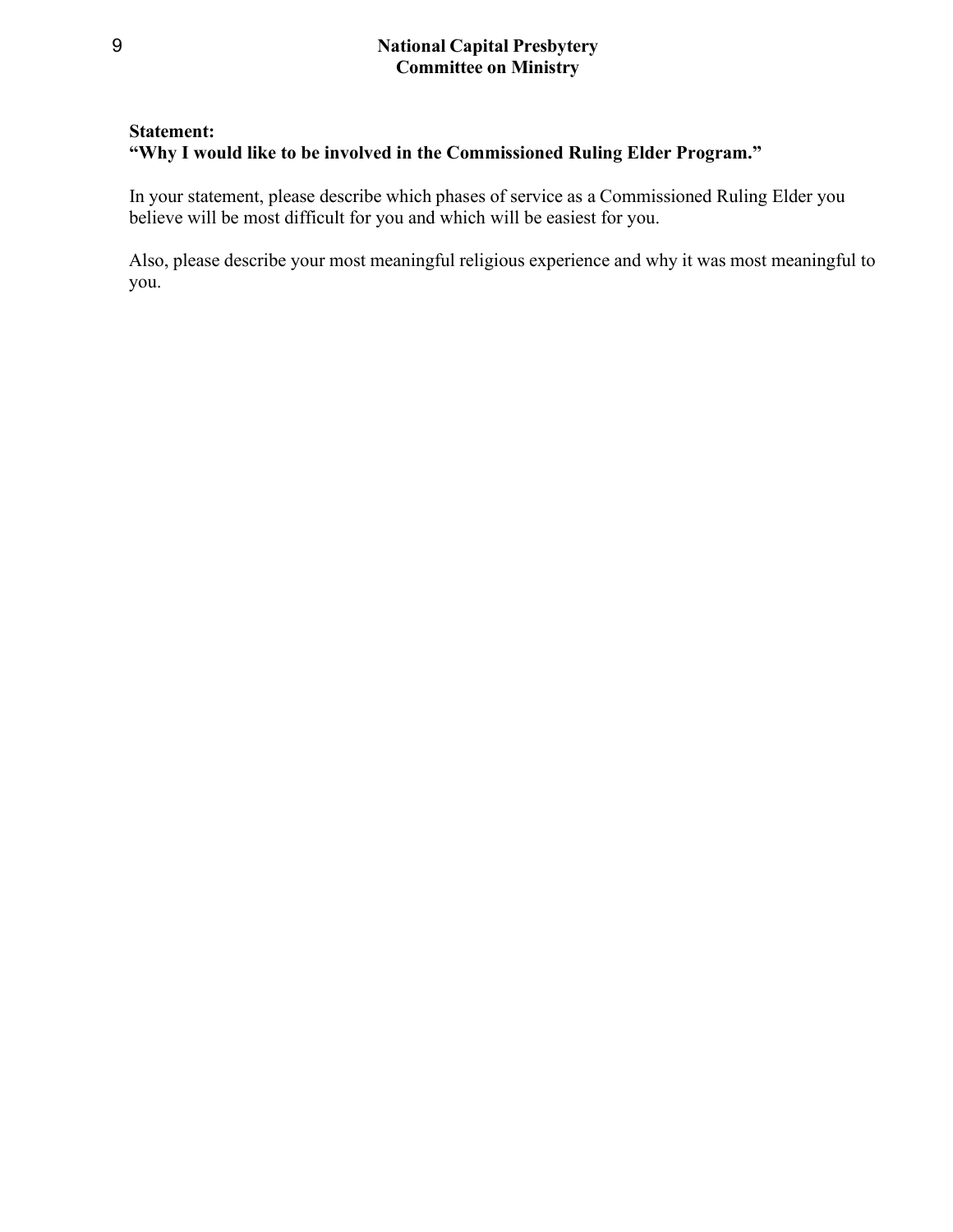#### **Session Endorsement of CRE Applicant**

**Applicant** *should take this completed form to the moderator of your session. The minister and session will talk with you about your interest in the Commissioned Ruling Elder Program. The clerk of session will then forward your application form to the Committee on Ministry administrator.* 

#### **RECOMMENDATION OF THE SESSION**

As the Session considers recommending a person to be enrolled in the Commissioned Ruling Elder Program, the following are among the criteria that should be considered:

| $\Box$ Is the person a committed Christian? $\Box$ Yes $\Box$ No                                                                                              |          |
|---------------------------------------------------------------------------------------------------------------------------------------------------------------|----------|
| $\Box$ Is the person an active and effective member of the Congregation? $\Box$ Yes $\Box$ No<br>Comments:                                                    |          |
| $\Box$ Does the person relate helpfully and positively to others? $\Box$ Yes $\Box$ No<br>Comments:                                                           |          |
| $\square$ Is the person loyal to and enthusiastic about the Presbyterian Church (U.S.A.)?<br>$\Box$ Yes $\Box$ No                                             |          |
| $\square$ Does the person have strong leadership qualities? $\square$ Yes $\square$ No<br>Comments:                                                           |          |
| $\square$ Does the person have good communication skills? $\square$ Yes $\square$ No                                                                          |          |
| Also, in considering your recommendation, are the Session and the Congregation<br>willing to affirm and support this person in ministry? $\Box$ Yes $\Box$ No |          |
|                                                                                                                                                               |          |
| <b>RECOMMENDATION</b>                                                                                                                                         | (Church) |
| met with who is a Ruling Elder in this<br>congregation and after due deliberation recommends this person for the Commissioned Ruling Elder                    |          |

Program.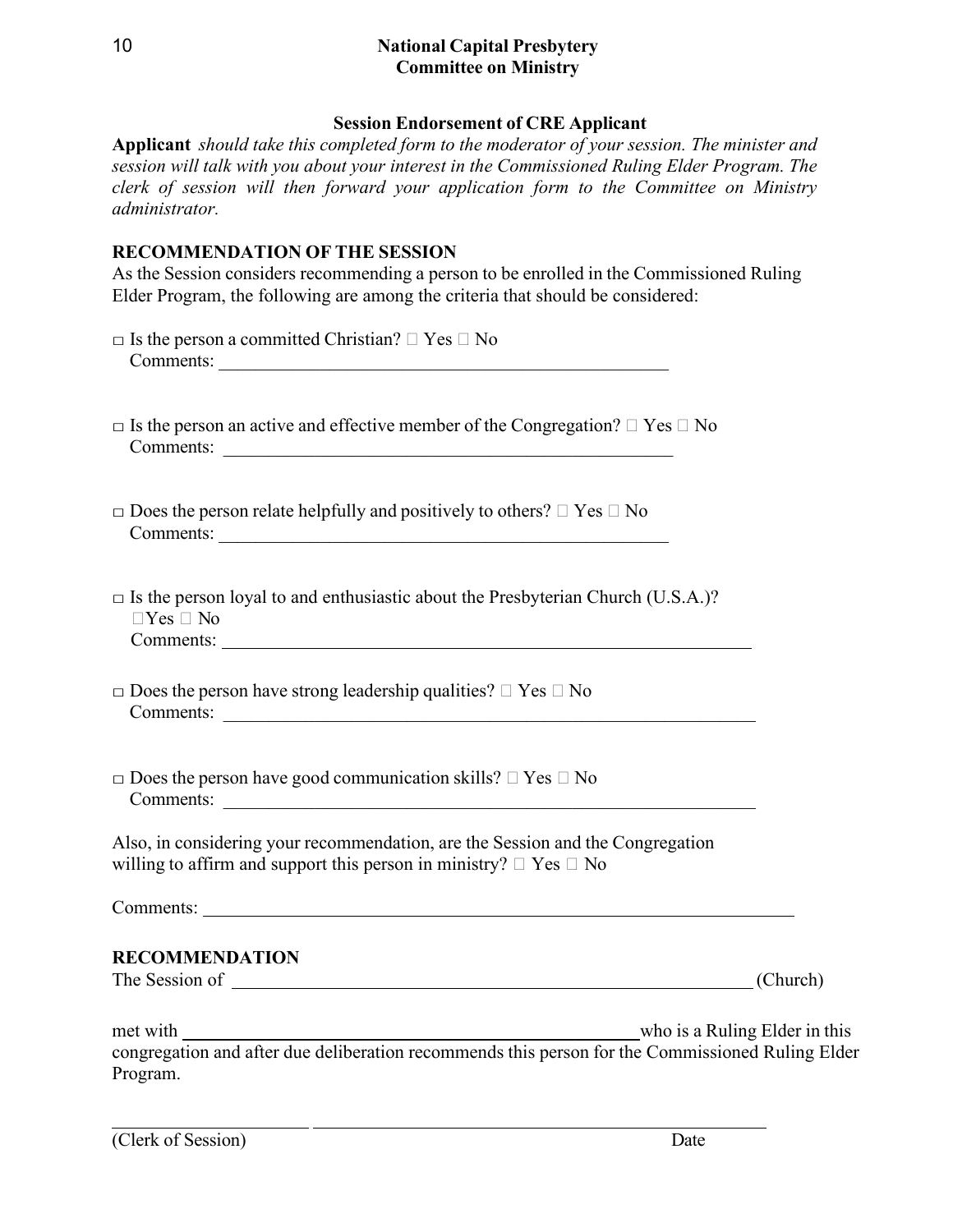#### **Internship Report for Commissioned Ruling Elders (CREs)**

<u> 1989 - Johann Stoff, amerikansk politiker (d. 1989)</u>

CRE Candidate's Name:

Minister's Name:

Church Address:

Please answer the following questions. Additional comments may be written on the back.

How would you characterize this candidate's participation in the Internship?

What are the major strengths of this Commissioned Ruling Elder's ministry?

In what areas of ministry would you encourage this Commissioned Ruling Elder to make improvements?

What areas of continuing education would you recommend for this Commissioned Ruling Elder?

Minister's Signature Date:

*Please return this form to Dina Bickel, [dbickel@thepresbytery.org,](mailto:dbickel@thepresbytery.org) Administrative Coordinator*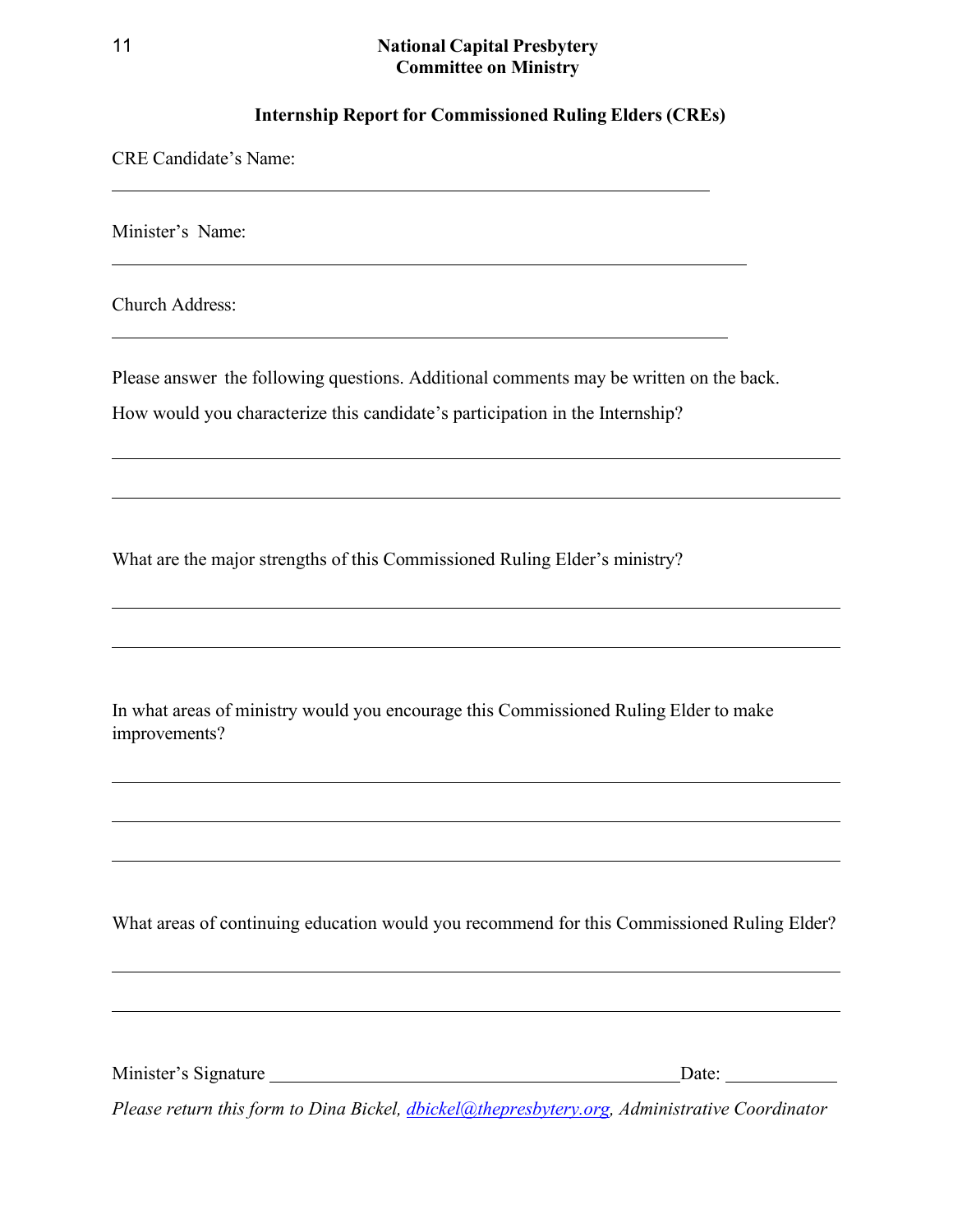# **Mentor for Commissioned Ruling Elder(s)**

**The Committee on Ministry** will assign a mentor to support and supervise the Commissioned Ruling Elder's ministry. The mentor and the CRE will determine a schedule for meeting. The mentor will submit an annual report (form on next page) to the Committee on Ministry.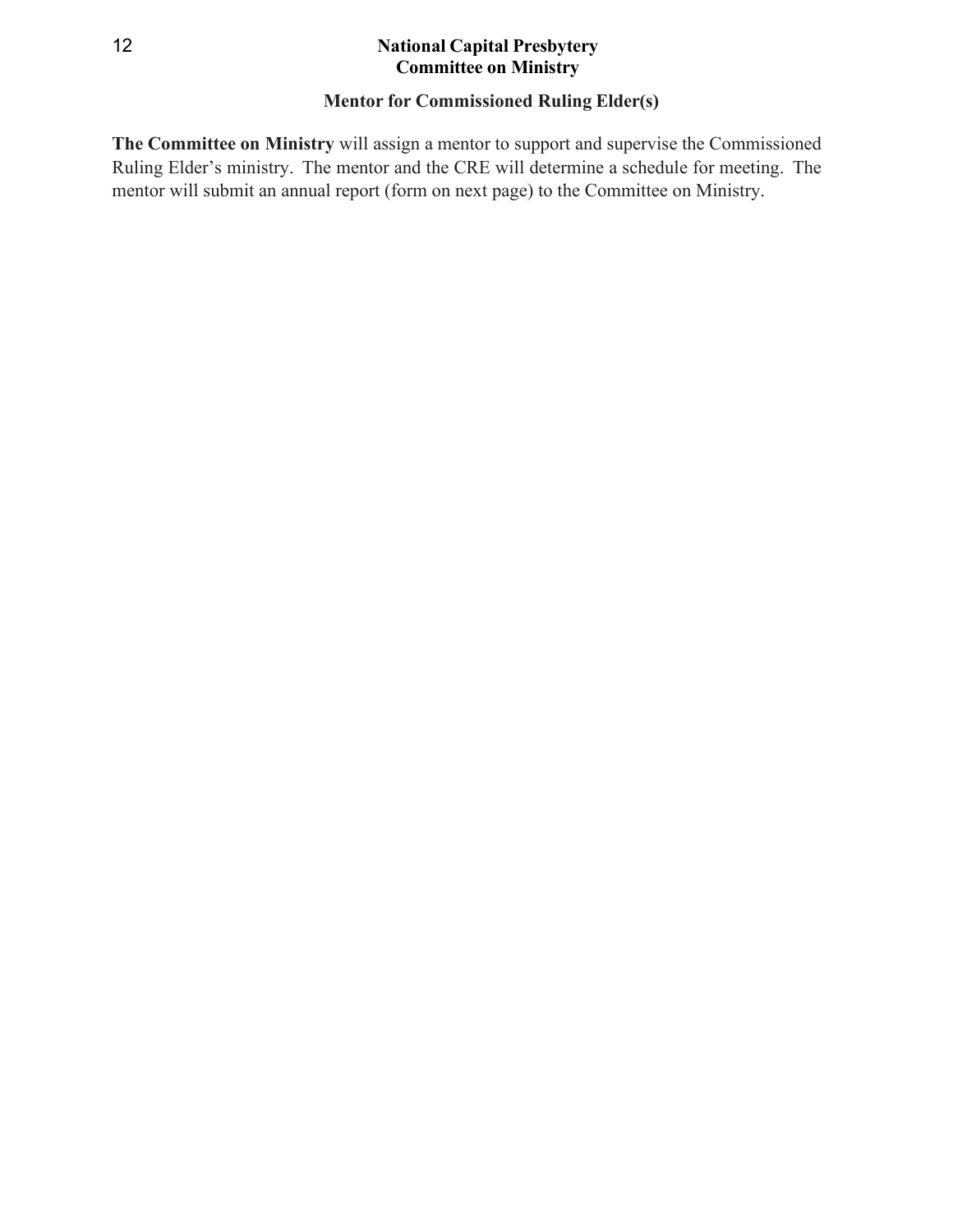# **Mentor's Annual Report for Commissioned Ruling Elders (CREs)**

|                                                                                                       | (Church) until |
|-------------------------------------------------------------------------------------------------------|----------------|
| Mentor's Name and email:                                                                              |                |
| Briefly answer the following questions. Additional comments may be written on the back.               |                |
| How would you characterize your relationship with this Commissioned Ruling Elder?                     |                |
| Are you generally satisfied with the ministry of this Commissioned Ruling Elder?                      |                |
| What are the major strengths of this Commissioned Ruling Elder's ministry?                            |                |
| In what areas of ministry would you encourage this Commissioned Ruling Elder to make<br>improvements? |                |
| What areas of continuing education would you recommend for this Commissioned Ruling Elder?            |                |
| Mentor's Signature                                                                                    | Date:          |

*Please return this form to [dbickel@thepresbytery.org,](mailto:dbickel@thepresbytery.org) Administrative Coordinator*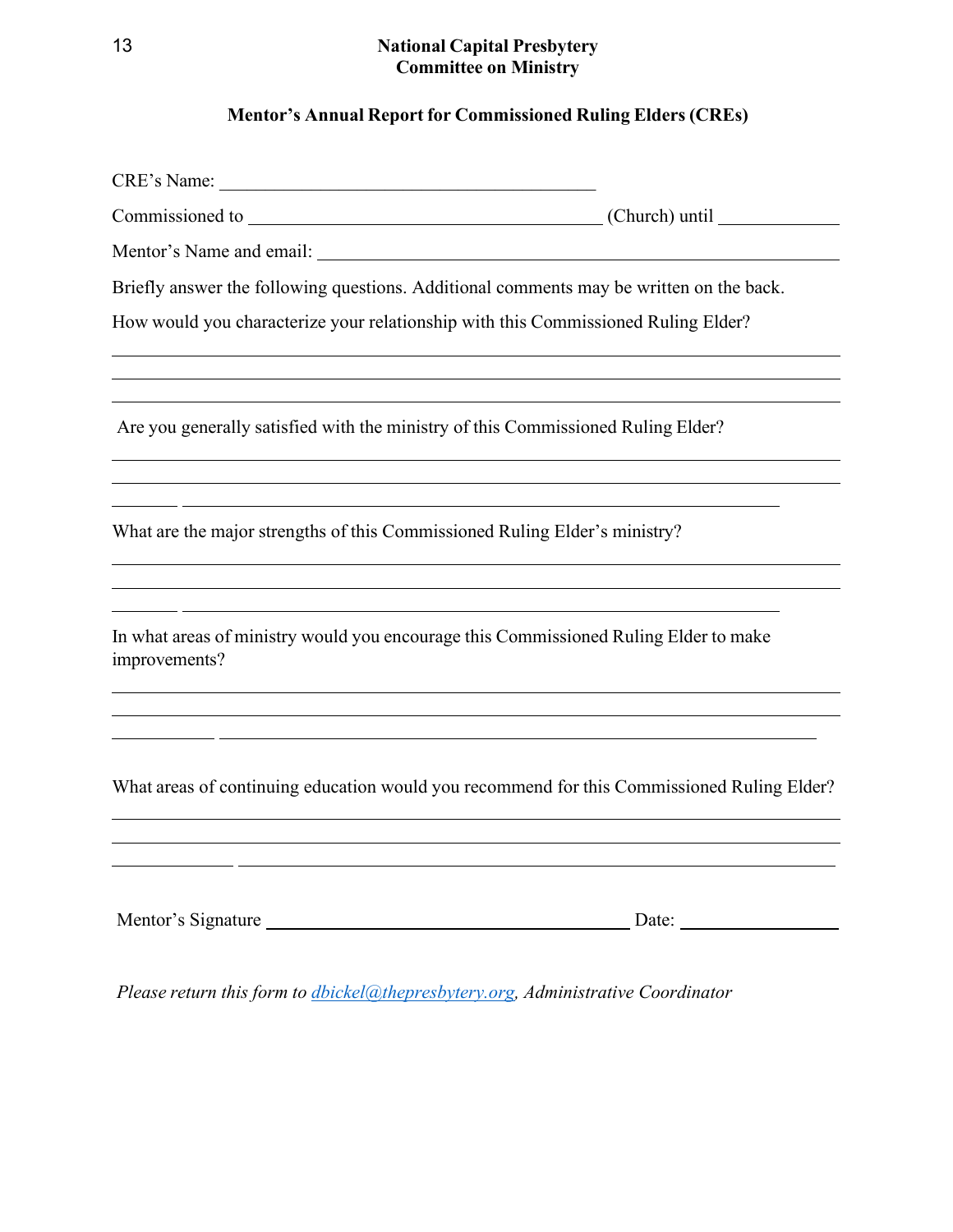# **EXAMINATION**

*(Four Parts)*

- 1) Complete a one-page **Statement of Faith** which outlines your views on the Trinity, salvation, the church, and the sacraments.
- 2) Complete a one-page **Biographical Sketch** which traces your faith journey and call to and/or service in ministry.
- 3) Complete a one-page (total) paper with answers to the **Ordination Questions** asked of all presbyters at ordination, installation, and/or commissioning as listed below:

# **Ordination Questions**

*Please select 2 of the 9 following questions and write a half-page response to each question (total - one page). Use the question-bullets as a guide to your answer. It is not necessary to answer each bullet point.*

- 1. Do you trust in Jesus Christ your Savior, acknowledge him Lord of all and Head of the Church, and through him believe in one God, Father, Son, and Holy Spirit?
	- What does it mean to you to trust in Jesus Christ as your Savior?
	- What does it mean to you that Jesus Christ is Lord of all? Head of the Church?
	- What does it mean to you to say that God is one yet made up of three persons?
	- What is the relationship between Father, Son, and Holy Spirit?
- 2. Do you accept the Scriptures of the Old and New Testament to be, by the Holy Spirit, the unique and authoritative witness to Jesus Christ in the Church universal, and God's Word to you?
	- What role does the Holy Spirit play in our interpretation of the Scriptures?
	- In what way are the Scriptures the "unique and authoritative witness to Jesus Christ"?
	- How are the Scriptures "God's Word to you"?
- 3. Do you sincerely receive and adopt the essential tenets of the Reformed faith as expressed in the confessions of our church as authentic and reliable expositions of what Scripture leads us to believe and do, and will you be instructed and led by those confessions as you lead the people of God?
	- List some of what you understand to be the "essential tenets" of the Reformed faith.
	- Do you find any of them in conflict with what you think that "Scripture leads us to believe and do"?
- 4. Will you fulfill your ministry in obedience to Jesus Christ, under the authority of Scripture, and be continually guided by our confessions?
	- What does it mean to you to be obedient to Jesus Christ?
	- What does it mean to you to be under the authority of Scripture?
	- What does it mean to you to be guided by our confessions?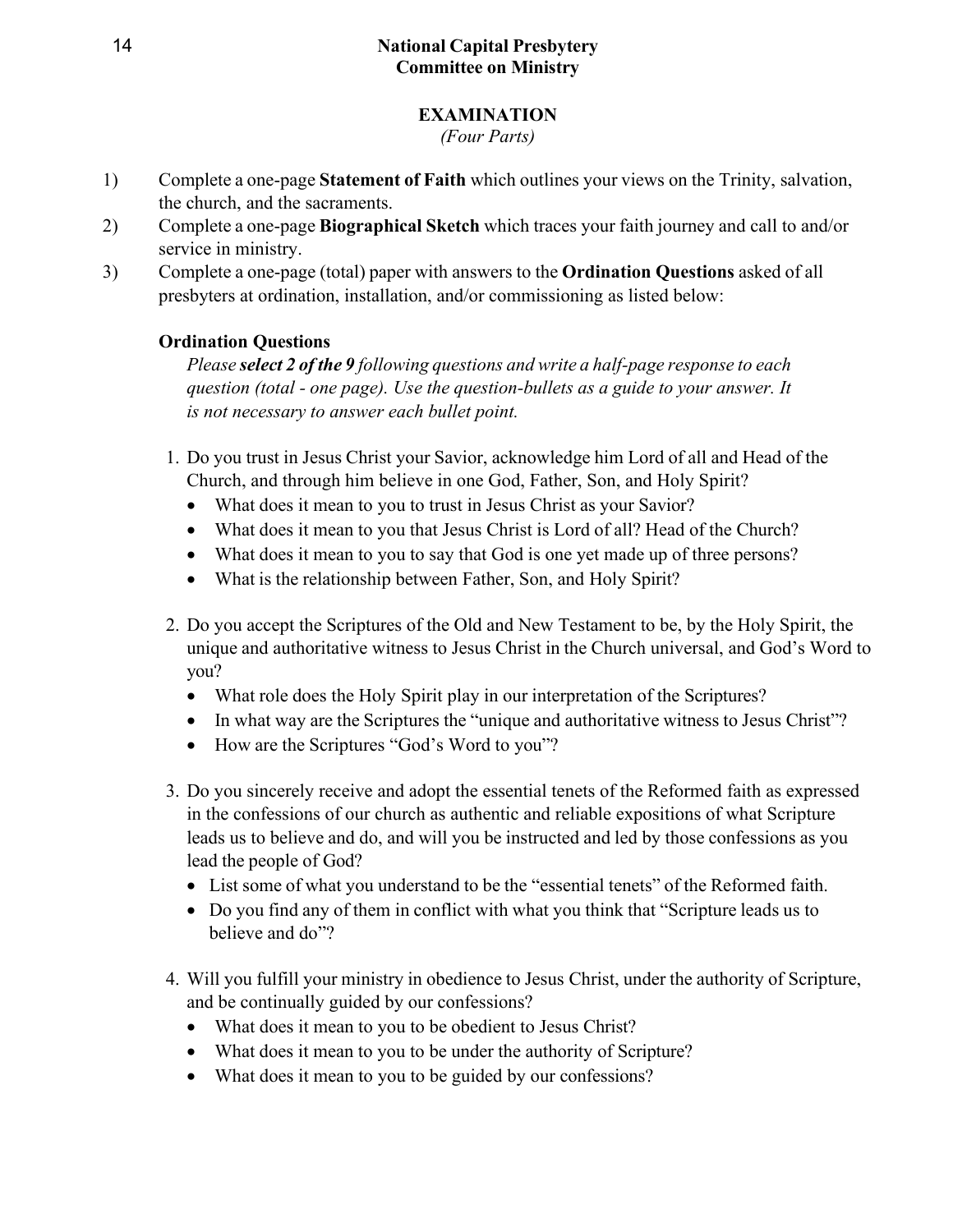- 5. Will you be governed by our church's polity, and will you abide by its discipline?
	- What does it mean to you "to be guided by our church's polity"?
	- What does it mean to you "to abide by our church's discipline"?
	- How does the church "discern the will of Christ"?
- 6. Will you in our own life seek to follow the Lord Jesus Christ, love your neighbors, and work for the reconciliation of the world?
	- What is the hardest part of keeping this vow for you?
- 7. Do you promise to further the peace, unity, and purity of the church? What is your role as an elder to further the peace, unity, and purity of the church? Is that role different from that of any other member of the church?
	- What do you do when these three (peace, unity, and purity) are in tension?
- 8. Will you pray for and seek to serve the people with energy, intelligence, imagination, and love?
	- What does it mean to you to "serve the people"?
- 9. Will you be a faithful ruling elder in this commission, serving the people by proclaiming the good news, teaching faith and caring for the people, and in your ministry will you try to show the love and justice of Jesus Christ?
	- How do you see your role as commissioned ruling elder in this particular church?
	- If appropriate, how will you balance your service to the larger church to that of the congregation?
	- How do you balance showing "the love and justice of Jesus Christ"? (Adapted from CRE manual from Coastal Carolina Presbytery)

*(Adapted from CRE Manual from Coastal Carolina Presbytery)*

# 4) Complete the **Five Examination Interview Essays**. Please limit each essay to a half of page.

- 1. Please reflect theologically on the meaning and practice of the Fourth Ordination Question (W-4.0404(d) "Will you fulfill your office in obedience to Jesus Christ, under the authority of Scripture, and be continually guided by our Confessions?"
- 2. Why are you in the Reformed tradition and a Presbyterian in the PC(USA)?
- 3. What aspects of our Presbyterian polity do you consider most valuable? What aspects do you consider most in need of further development?
- 4. What do you understand to be your responsibility in furthering "the peace, unity and purity of the church" (W-4.0404g)?
- 5. Please reflect theologically on Book of Order Section G-2.0104 a and b (Gifts and Qualifications). In your response (a) describe how you demonstrate in your own life the gifts and qualifications for ordered ministry in the PC(USA) as described in this section and (b) how you would, or do, guide a session and/or nominating committee in discerning these gifts and qualifications in persons being nominated for Deacon and Ruling Elder in a church.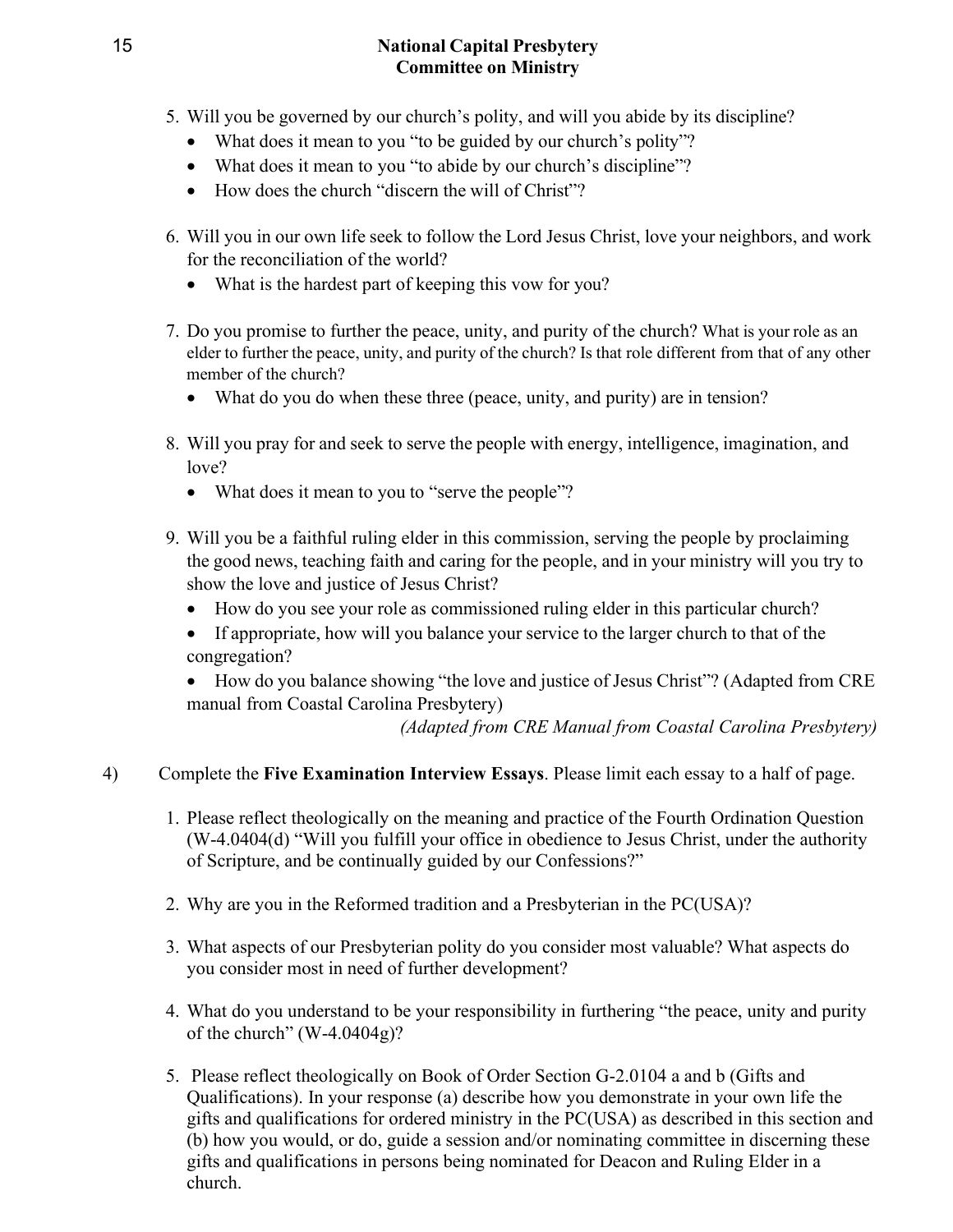## **Agreement for Commissioned Ruling Elder Relationship for Qualified Ruling Elders of the PC(USA)**

| The following agreement is between                            |                                                               | and the Session of |
|---------------------------------------------------------------|---------------------------------------------------------------|--------------------|
|                                                               | Presbyterian Church of National Capital Presbytery for the    |                    |
| purpose of providing pastoral services for a period beginning |                                                               |                    |
| and ending on                                                 | $\therefore$ (Cannot be for more than three years at a time.) |                    |

#### **Accountability**

A Commissioned Ruling Elder (CRE) will continue to be accountable to his/her home session and to National Capital Presbytery through the Committee on Ministry of the Presbytery and will be accountable to the Session of this congregation as concerns his/her ministry within this congregation.

# **Expectations of the Pastor** (*please*  $\Box$  *check all that apply*)

- Will lead worship and preach on a regular basis but with the option to have guest ministers on occasion and the session will be responsible for obtaining any supply pastor when this occurs.
- $\Box$  Will visit sick, shut-ins, new members, and the congregation as is appropriate and as is able with regular work schedule.
- $\Box$  Will provide leadership and guidance to committees as requested and time permitting.
- $\Box$  Will enhance spiritual life of the church through pastoral leadership.
- $\Box$  Will conduct funerals and weddings when called upon.
- $\Box$  Will administer the sacraments (with COM approval)
- $\Box$  Will moderate Session and Congregational meetings (with COM approval)
- $\Box$  Other: (explain)

This agreement is for an estimated hours per week including the time to prepare sermons.

### **Expectations of the Session**:

- 1. Will work collegially with the CRE in the shared ministry of the congregation (*Book of Order,* G-2.0301).
- 2. Will review the CRE work and compensation annually (*Book of Order,* G-2.0804).

# **Termination or Extension Provisions/Considerations**

- 1. This agreement may be terminated at any time by the Session or Pastor with 30 days written notice or by action of the Commission on Ministry.
- 2. This agreement may be extended at the end the agreement for a period of one to three years as agreed upon by both parties. These extensions *must* be approved by the Commission on Ministry.

### CRE Agreement